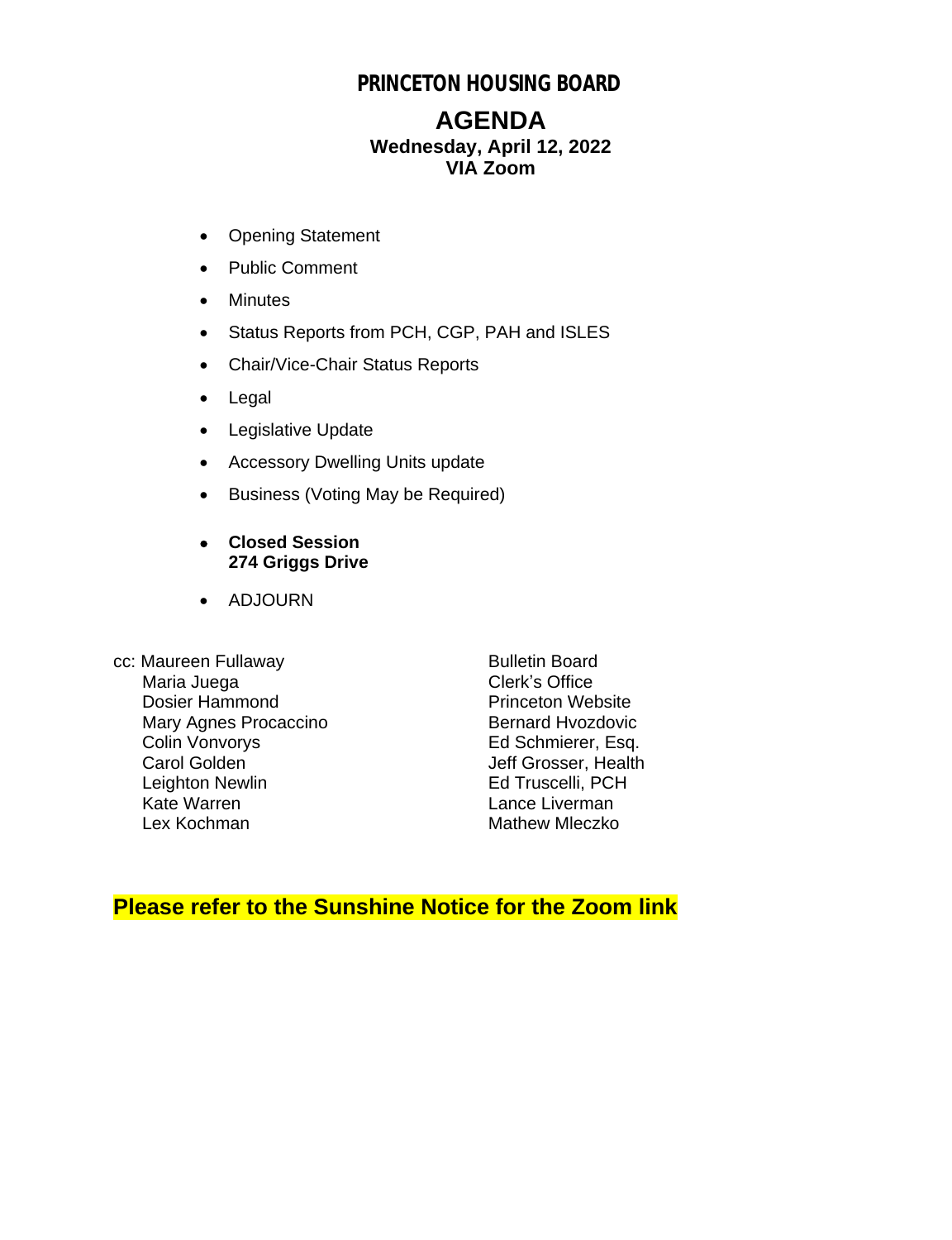

# **PRINCETON MUNICIPAL AFFORDABLE HOUSING BOARD OPEN SESSION MEETING MINUTES March 8, 2022**

The regular meeting of the Princeton Affordable Housing Board was called to order by Vice–Chair Dosier Hammond at 5:30 pm. He recited the announcement in compliance with the Open Public Meetings Act: "*In compliance with Chapter 231 of the Public Laws of 1975, adequate notice of this meeting has been provided as required by the Open Public Meetings Act. Notice was provided of the date, time and location of this regular meeting by posting a copy with the Clerk's Office and by emailing copies to the Princeton Packet and the Town Topics."*

Adequate notice as well as electronic notice of this meeting was provided in accordance with the requirements of the Open Public Meetings Act and State regulations governing remote public meetings. The notice included the time, date and location of the meeting and clear and concise instructions for accessing the meeting via computer, smart device, or telephone. The agenda and all related documents and other materials were posted electronically on Princeton's meeting portal and made available for download at least forty-eight hours prior to the Meeting.

# **ROLL CALL**

Present: Dosier Hammond, Lance Liverman, Mary Agnes Procaccino, Councilman Leighton Newlin, Carol Golden (1), Lex Kochmann (2), Matt Mleczko (3) Excused: Maria Juega, Colin Vonvorys, Kate Warren, Also present: Maureen Fullaway (PAH), Ed Schmierer, Esq., Ed Truscelli, (PCH) and Claribel Santiago (PCH), Erin Kieswewtter (Corner House Student Board) Guests: Mayor Freda, Michael Floyd

# **Public Comments**: None

#### **Approval of Minutes –** *February 8, 2021*

A motion to approve the minutes dated February 8, 2021 as presented was first moved by Ms. Procaccino, seconded by Mr. Liverman, all in favor by voice vote.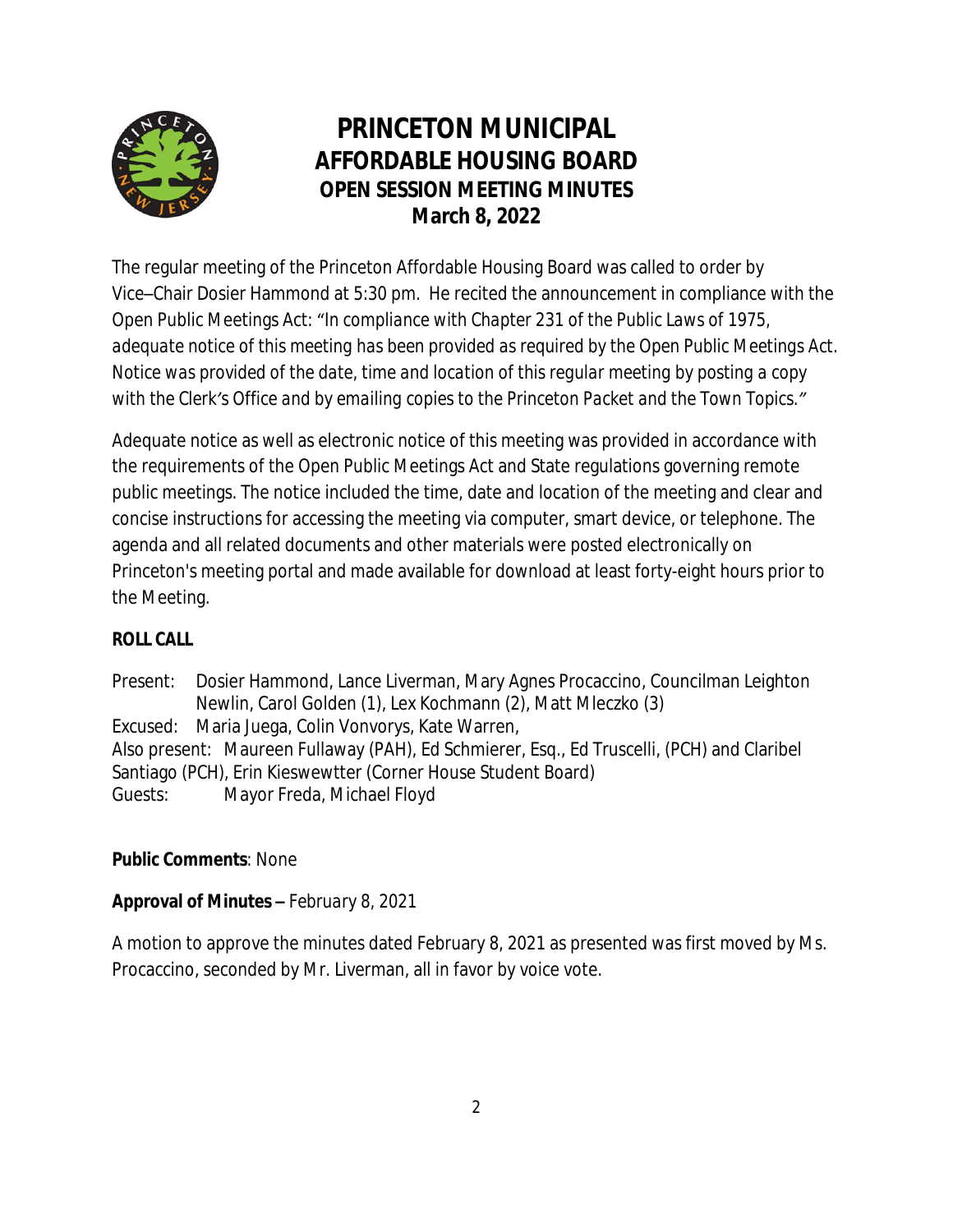## **Status Reports from CGP, PCH and PAH & ISLES**

# *PCH Development Corporation* – Ed Truscelli and Claribel Santiago

Mr. Trucelli shared his screen. Ms. Santiago went through the PCH report and provided updates. Ms. Michel explained the process of updating the waiting list; annual update request will be sent out by next week. The applicant has option to return applications by email, fax, mail or drop off. Update will not be available to the Board until approximately April. If applicant has question on wait list, s/he has to reach out to the list holder.

## *Community Grants & Planning (CGP)*

Ms. Fullaway reported on Community Grant's & Planning. There are 8,404 on wait list for Avalon Bay, up 168 from last month; 1,988 in Region 4; there are no vacancies. Vice–Chair Hammond asked if we had a process to get PHA updates; no, it is not part of our report status. Councilman Newlin reported that John Clarke and Joseph Weiss from the Princeton Housing Authority (PHA) will try to attend next month's meeting.

#### *Princeton Affordable Housing – Maureen Fullaway*

Ms. Fullaway reported on the sales units:

- *38 Billie Ellis* Sold
- 274 Griggs Drive Owner is still in Haiti and has not corrected the Power of Attorney giving his brother permission to sell the unit in his place. The person who was interested in the unit has purchased in Lawrence. Mr. Schmierer will send another letter indicating that he is in violation of his deed restriction; it is not his primary residence. POA is not a legal document at this time.
- *35 Billie Ellis* Owner passed away; beneficiaries renovated and put up for sale. They have asked the Municipality to purchase from them; they can no longer financially maintain the unit. The Council has approved the Municipality to purchase the unit. Ms. Fullaway has a potential buyer.
- *417 Brickhouse Road* Studio low; Ms. Fullaway went to see the unit; in good shape. Studios are hard to sell. Ms. Fullaway received a call from someone showing interest; she will make appointment to show. She has a pre-qualified mortgage.

There was discussion on other methods on how we can get title to the 274 Griggs Drive and sell. We would need make the recommendation to the Council for authority to file a law suit in the name of Princeton to move forward with litigation procedures.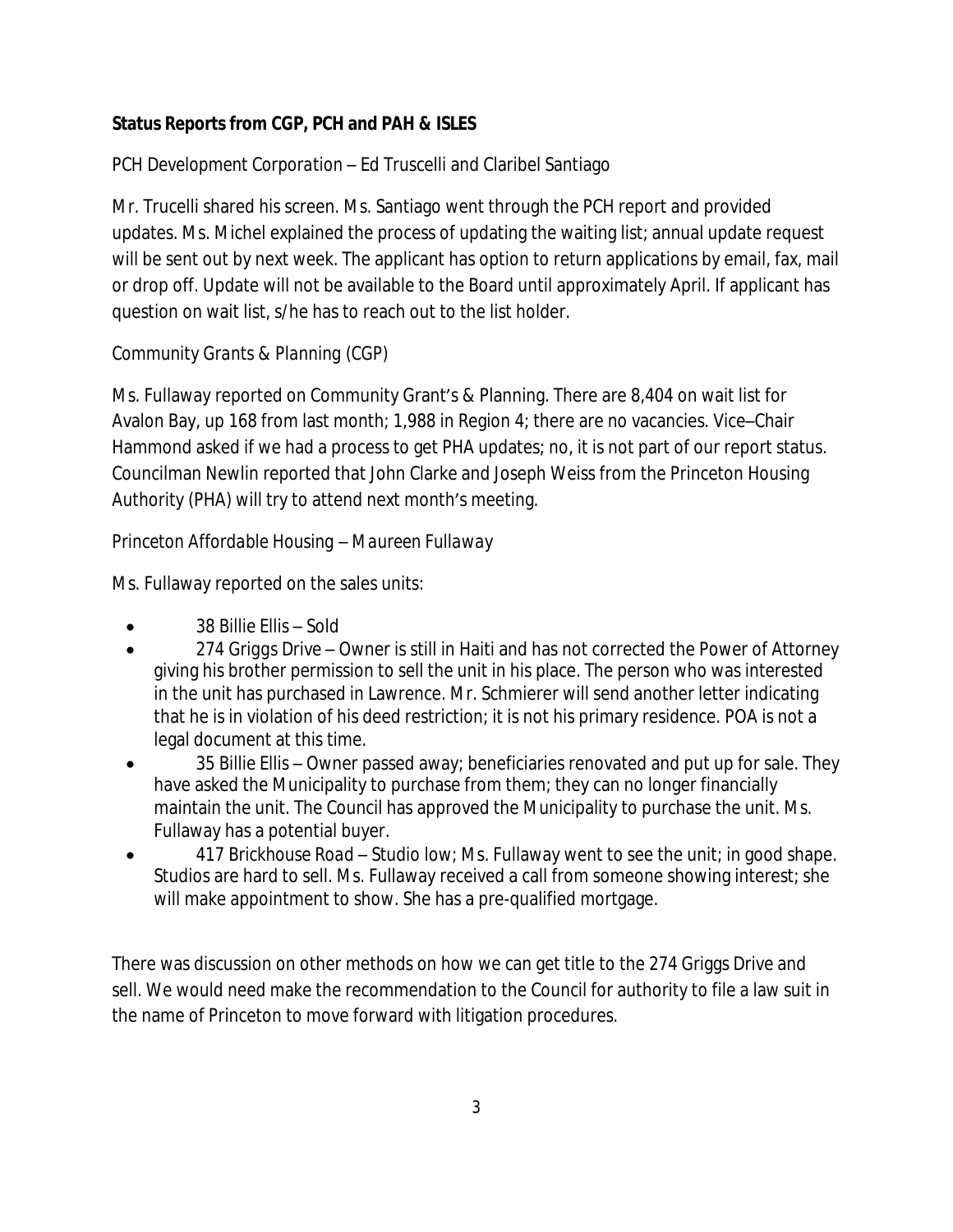Ms. Procaccino made the motion for the Affordable Housing Board to recommend to governing body that commencing litigation be pursued in order to acquire the title to 274 Griggs Drive. Mr. Liverman seconded the motion.

Mr. Schmierer explained the process to get to the litigation stage. Councilman Newlin suggested we provide an additional 30 days for the owner to respond and in the duration, Mr. Schmierer to contact the owner again. Ms. Procaccino would like the process to begin now since it has been nearly 3 years that the unit has been vacant.

Ms. Procaccino amended her motion that if Mr. Schmierer has not received a response by March 28, 2022, we will begin the steps need for legal action. Mr. Liverman agreed to the amended motion.

*Roll Call in Favor:* Liverman, Procaccino, Golden, Kochmann, Mleczko, Hammond

Opposed: None Abstained: Councilman Newlin

#### **Vice–Chair Status Reports**

Vice–Chair Hammond did not have anything new to report

**Legal** – Ed Schmierer, Esq.

Mr. Schmierer is working with Ms. Fullaway on purchasing and sales. He will focus on 274 Griggs Drive issue. Mr. Schmierer stated BCC handbook should be read, signed and returned to the Clerk if Board Members have not already done so.

#### **Legislative Update** – Dosier Hammond

Vice–Chair Hammond reported that people can file for eviction assistance now. The Housing Development of NJ has a hotline offering legal help. There are resources available for tenants and landlords. Utilities assistance is ending March 15.

Vice–Chair Hammond reported that legislative priorities include: streamlining affordable housing applications, credit score standards – no movement, and expanding mortgage payment relief. *Build Back Better Bill* is still in flux. He reported that tax credits for affordable housing projects can provide up to six hundred million in tax credits for developers for housing projects.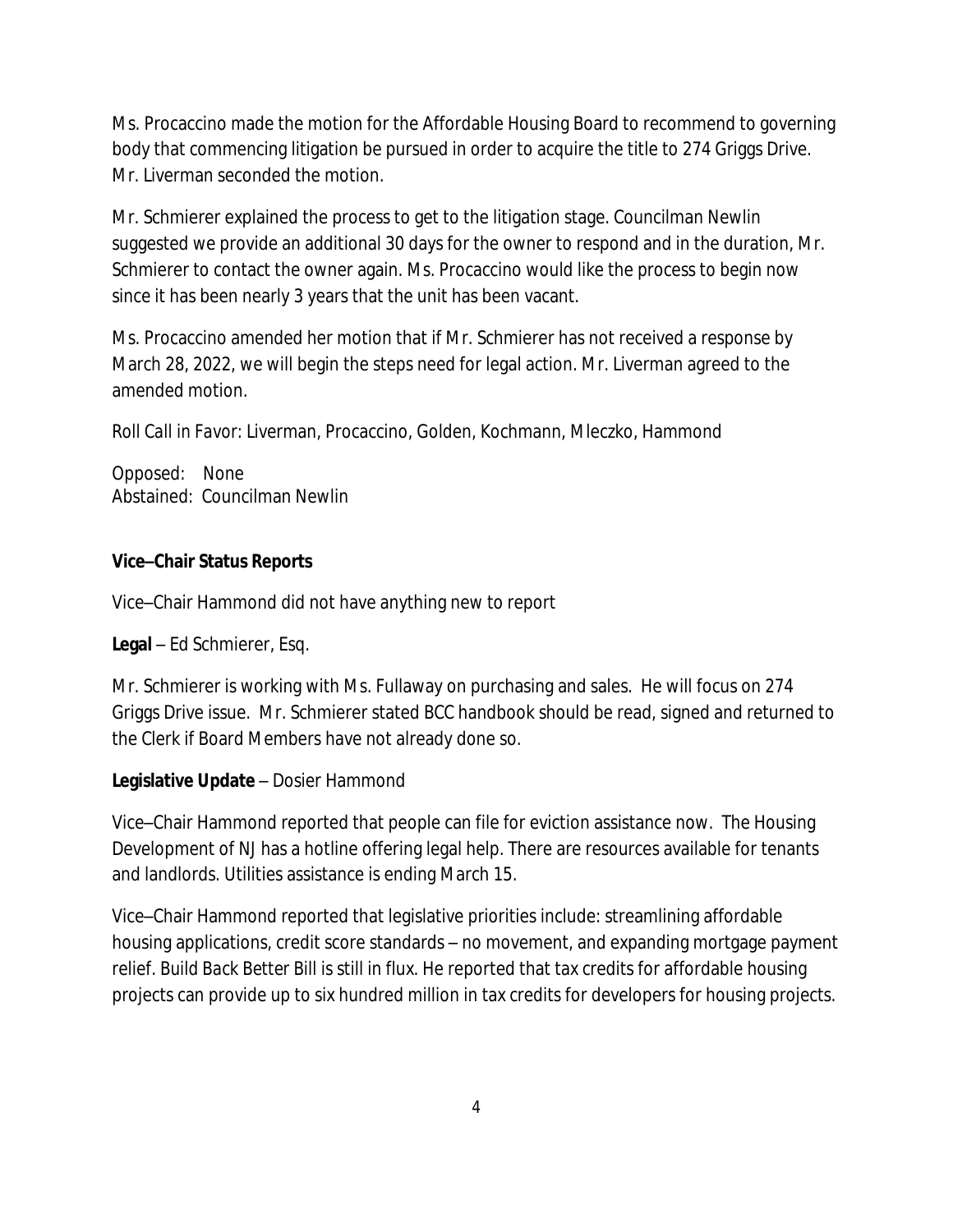## *Accessory Dwelling Units (ADU)* **– Matt Mleczko**

Mr. Mleczko provided an update on the ADU bill. Ms. Golden said her understanding is that the bill allows conversion of underutilized office parks and shopping centers to residential units with 20% affordable housing setaside. Mr. Schmierer agreed, it sounds like it would allow the recycling of the office space and shopping center spaces. Mr. Mleczko continued with his update on ADUs.

## *ISLES*

Mr. Schmierer stated that the contract can be discussed in open session. Vice–Chair Hammond stated that his reading tells him the contract was signed April or May 2021. Mr. Schmierer stated that the contract has an expiration date but was implemented later. However, the contract expires by the terms of the contract which was January 31, 2022.

The Board reviewed the ISLES monthly report. Per Ms. Golden, ISLES does not believe their contract expired; they believe this is their mid-year report; Ms. Fullaway agreed. Elena Hung–Shum, ISLES representative stated that Princeton did not define the goals of the program; Ms. Fullaway fully disagreed with this statement. Per Ms. Fullaway, if we chose to continue the contract to May, we will have to pay ISLES.

Mr. Mleczko had asked where the miscommunication is coming from and if there are other organizations we can work with. Ms. Procaccino reported that she worked with another organization who offered the same services with incentives to the participants, and they had difficulty in attracting participants. Ms. Procaccino stated people are not interested. There was further discussion on the contract end date, execution date, responsibilities of ISLES and what our goals for the program were. Councilman Newlin opined that if we decide to continue the contract through May, we should review and meet with them again so there is a clear understanding of what we are looking for and hopefully would be beneficial to families.

Mr. Trucelli stated that the Housing and Community Development Network of New Jersey would be a good intermediary with this issue. He suggested we contact Sharon Barker who works with counseling agencies for assistance; Shaw Jackson would also be a good contact for assistance. Ms. Golden suggested we finish the contract and pay them; Vice–Chair Hammond agreed. Mr. Schmierer suggested that we respond to their March report and clarify what our expectations are. Vice–Chair Hammond suggested that he and Chair Warren meet with Ms. Fullaway and Ms. Golden before they meet with ISLES.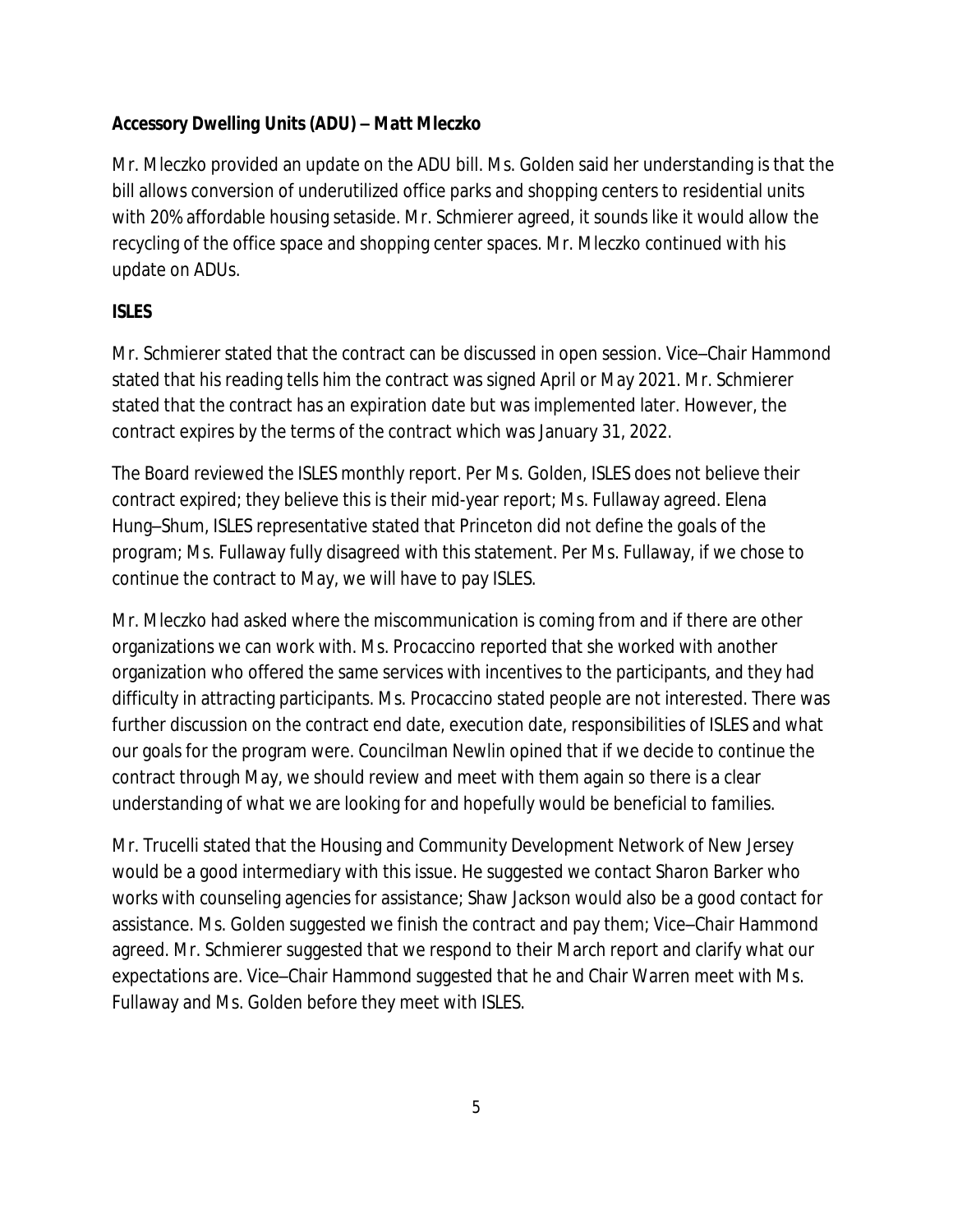### *Off Site Parking*

Councilman Newlin stated that Ms. Juega asked him to look into to whether Princeton can reach out to local organizations to see if Affordable Housing residents can use their parking lots off hours. The Council discussed the parking permit issue at the February 28<sup>th</sup> meeting. Council has requested that staff fine tune the ordinance, so Councilman Newlin held off on bringing up the subject. He spoke with David Cohen, who is heading that initiative. Councilman Newlin will speak with Mr. Schmierer for guidance on how to move forward. Mr. Cohen thought we may have to offer subsidies to the organizations. Avalon Bay may be asked to participate since they have empty spaces in their lots.

#### **ADJOURNMENT**

The motion to adjourn the meeting at 7:08 pm was first moved by Ms. Kochmann, seconded by Ms. Procaccino, all in favor by voice vote.

Respectfully submitted by:

\_\_\_\_\_\_\_\_\_\_\_\_\_\_\_\_\_\_\_\_\_\_

*Julie M. Moy,* Recording Secretary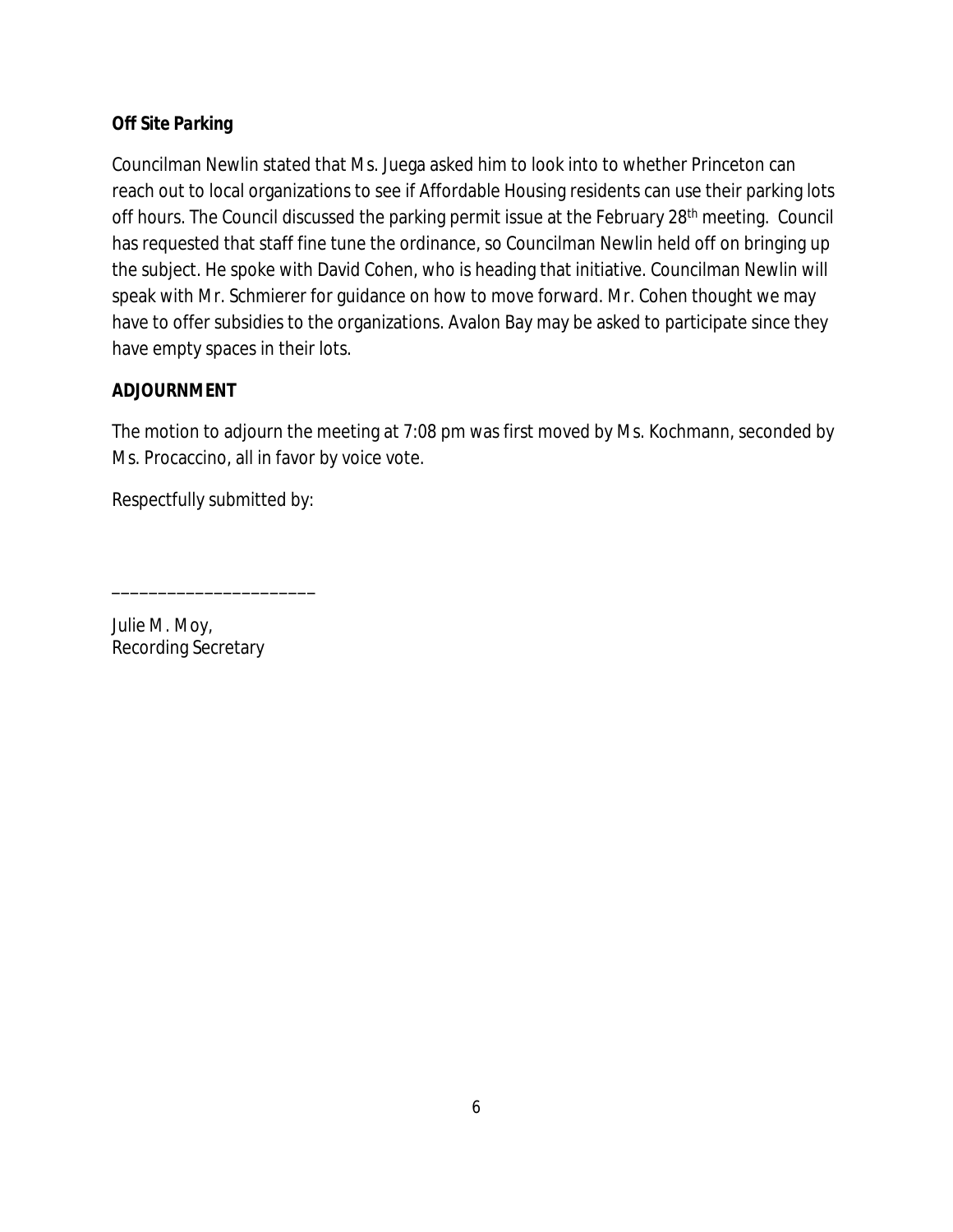# **PCH Development Corporation**

*An Affiliate of Princeton Community Housing*

One Monument Drive, Lower Level, Princeton, NJ 08540 609-924-3822 609-924-3827 (fax) www.pchhomes.org

#### **PRINCETON AFFORDABLE RENTALS - ADMINISTRATIVE AGENT STATUS REPORT Rental activity from 03/1/22 through 03/31/22**

#### **1. Princeton Rentals: Administrative Agent Rentals**

#### **Waiting List, Applications and Marketing**

| 61  |
|-----|
| 48  |
| 13  |
| 6   |
| 934 |
|     |
|     |

1- Studio- lease signing

| <b>Princeton Rentals -</b>       | 49H Palmer Sq. |
|----------------------------------|----------------|
| Vacancies                        | studio         |
| <u>Vacancy Statistics</u>        |                |
| $A - Total # of$                 | Sent notice    |
| applicants                       | 1/6/22         |
| <b>B</b> - total applicants that | 26             |
| responded                        |                |
| <b>C</b> -total applicants that  | 5              |
| move to screening                |                |
| <b>D</b> - Declined screening    | 1 (cant do     |
|                                  | steps)         |
|                                  | 1 (apt. small) |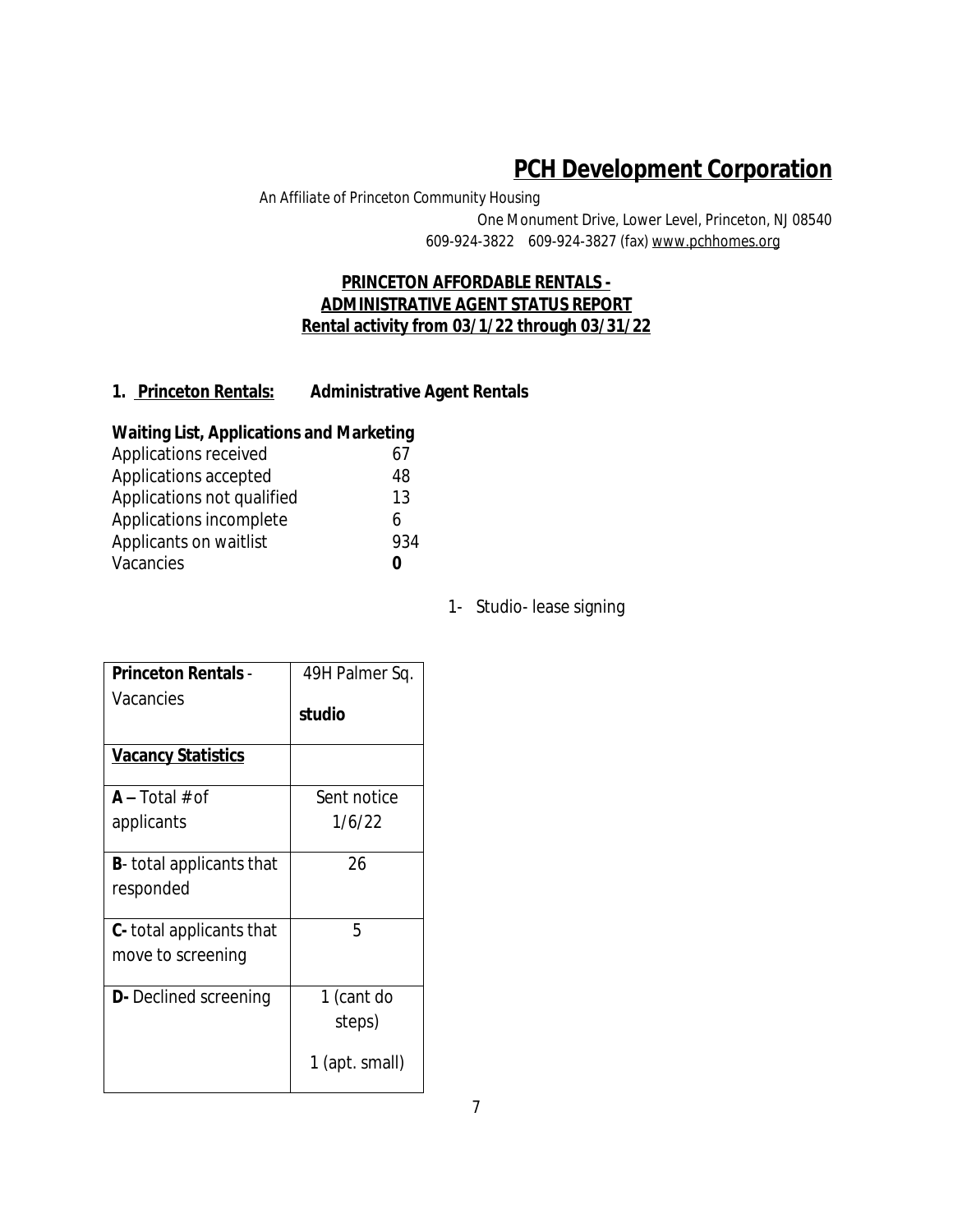| E - didn't move              | 21 |
|------------------------------|----|
| forward w. screening         |    |
| <b>F</b> -passed             | 3  |
| <b>G</b> - credit/background |    |
| not accepted                 |    |
| H- income/household          | ∩  |
| size not accepted            |    |
| I - not accepted/other       | ∩  |
| reason                       |    |
| <b>J.</b> # in lottery       | २  |

## **2. Griggs Farm: PCH Rentals**

# **Waiting List, Applications and Marketing**

| Applications received      | 54  |
|----------------------------|-----|
| Applications accepted      | 38  |
| Applications not qualified | 13  |
| Applications incomplete    | 3   |
| Applicants on waitlist     | 597 |
| Vacancies                  | Δ   |
|                            |     |

| <b>Vacancies:</b> | $1 - 1$ bd.                          |
|-------------------|--------------------------------------|
|                   | $3-2$ bd. – one lease signing $4/15$ |

#### **3. Elm Court: PCH Rentals**

## **Waiting List, Applications and Marketing**

| Applications received      | 12            |               |
|----------------------------|---------------|---------------|
| Applications accepted      | 10            |               |
| Applications not qualified | $\mathcal{P}$ | 2- (under 62) |
| Applications incomplete    |               |               |
| Applicants on waitlist     | $167*$        |               |
| Vacancies                  |               |               |
|                            |               |               |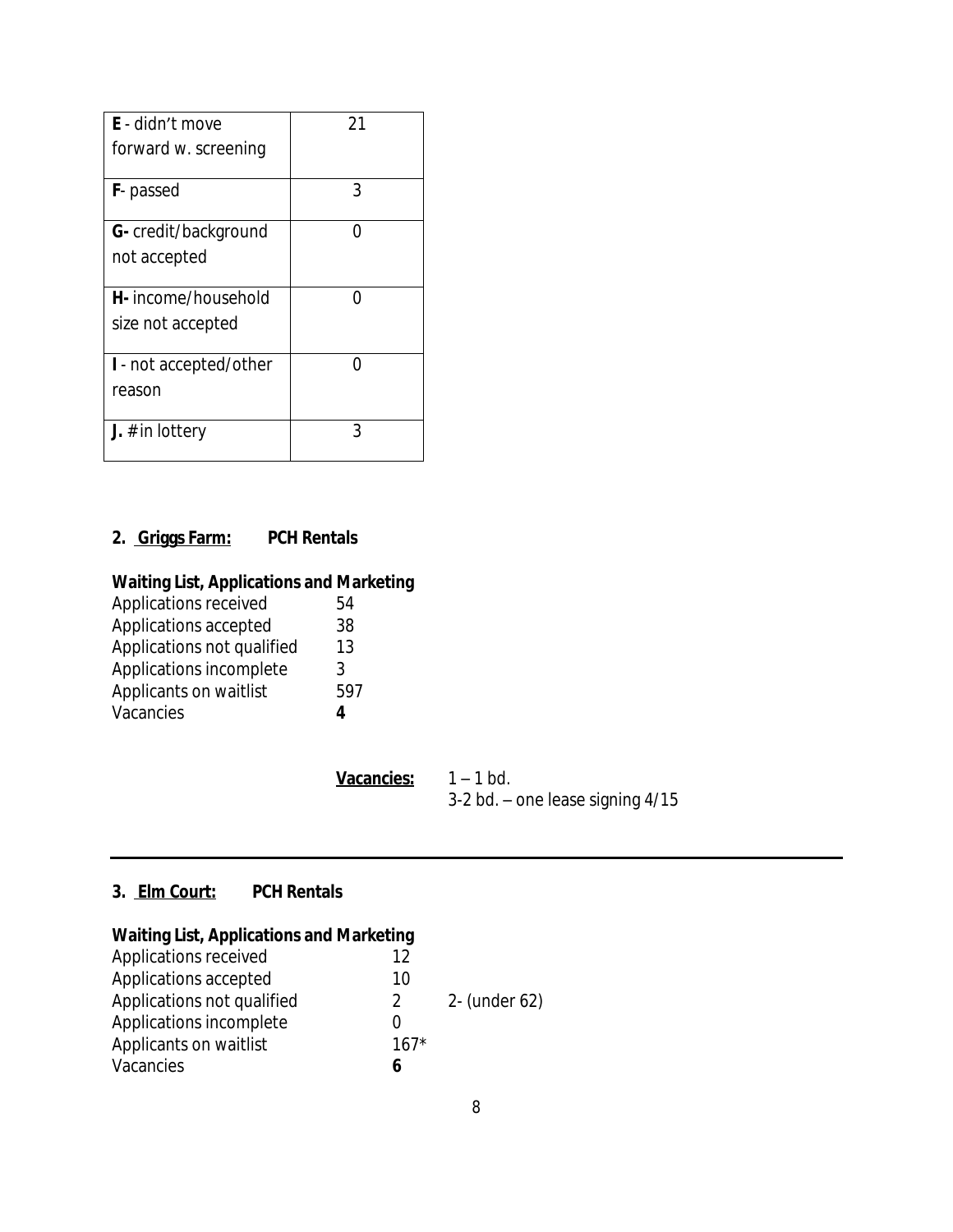|                                                                                                                                                                                                   | <b>Vacancies:</b>  | 3 studio                                                            |  |
|---------------------------------------------------------------------------------------------------------------------------------------------------------------------------------------------------|--------------------|---------------------------------------------------------------------|--|
|                                                                                                                                                                                                   |                    | 3 1-BR                                                              |  |
|                                                                                                                                                                                                   |                    | Eligibility Interviews in Place                                     |  |
|                                                                                                                                                                                                   |                    |                                                                     |  |
| 4. Harriet Bryan House:                                                                                                                                                                           | <b>PCH Rentals</b> |                                                                     |  |
| <b>Waiting List, Applications and Marketing</b><br>Applications received<br>Applications accepted<br>Applications not qualified<br>Applications incomplete<br>Applicants on waitlist<br>Vacancies |                    | 12<br>10<br>2- (under 62)<br>$\overline{2}$<br>$\Omega$<br>173<br>3 |  |
|                                                                                                                                                                                                   | Vacancies:         | 3 1-BR Vacant                                                       |  |
|                                                                                                                                                                                                   |                    | Eligibility Interviews in Place                                     |  |

# **5. Merwick-Stanworth: Administrative Agent Rentals**

| <b>Waiting List, Applications and Marketing</b> |           |  |  |  |
|-------------------------------------------------|-----------|--|--|--|
| 46                                              |           |  |  |  |
| 37                                              |           |  |  |  |
| 5                                               |           |  |  |  |
| 4                                               |           |  |  |  |
| 816                                             |           |  |  |  |
| 1                                               | 2 Bd. Low |  |  |  |
|                                                 |           |  |  |  |

| <b>Merwick</b> - Vacancies                     | <b>108B East Stanworth Drive</b> |
|------------------------------------------------|----------------------------------|
| <b>Vacancy Statistics</b>                      |                                  |
| <b>A</b> - total full applications             | 172                              |
| $B$ – total applicants that responded          |                                  |
| <b>C</b> - total applicants that moved forward |                                  |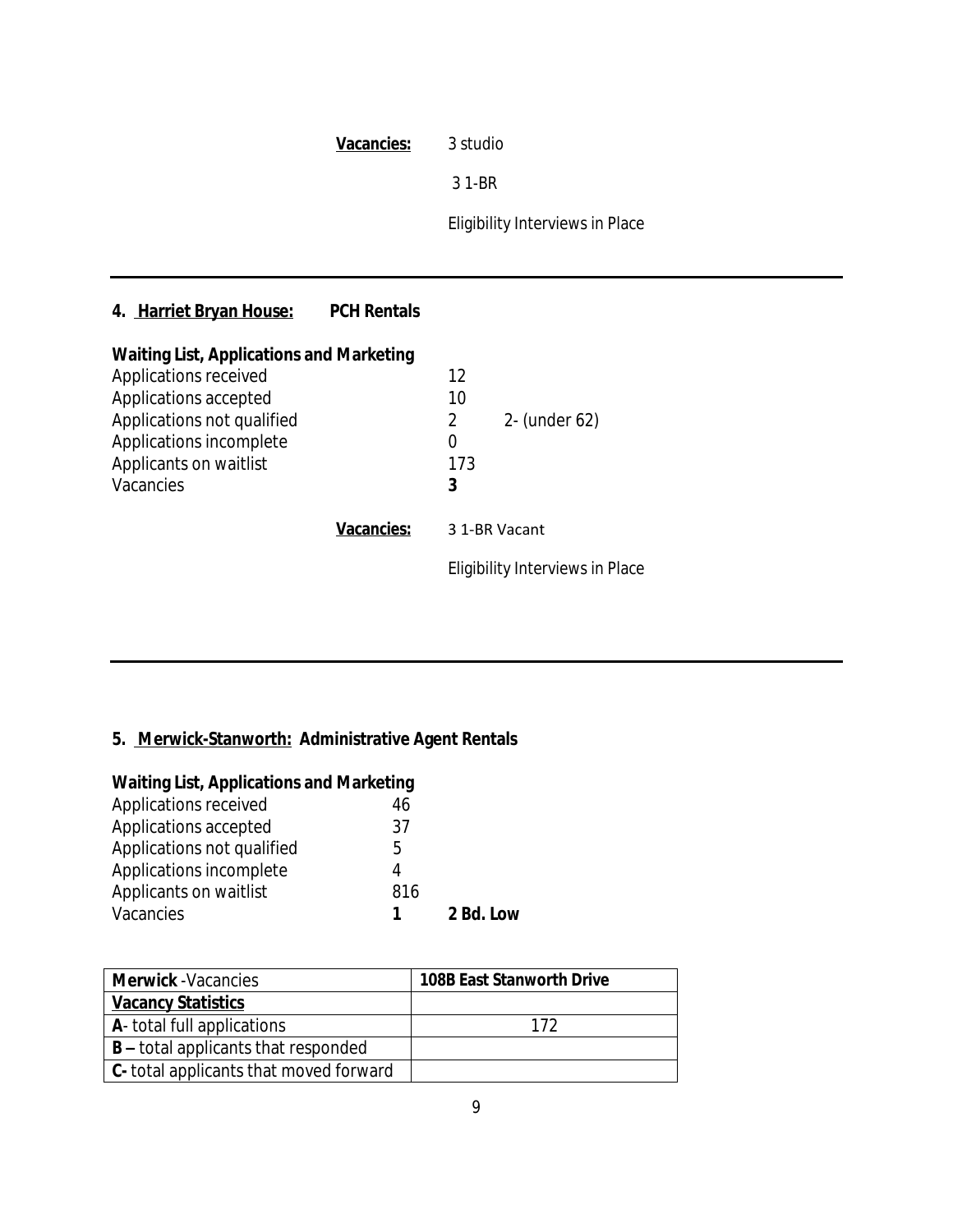| to screening                                |  |
|---------------------------------------------|--|
| <b>D-</b> Declined screening                |  |
| <b>E</b> - didn't move forward w. screening |  |
| <b>F</b> -passed                            |  |
| G- credit/background not accepted           |  |
| H- income/household size not accepted       |  |
| I- not accepted/other reason                |  |
| $J - #$ in lottery                          |  |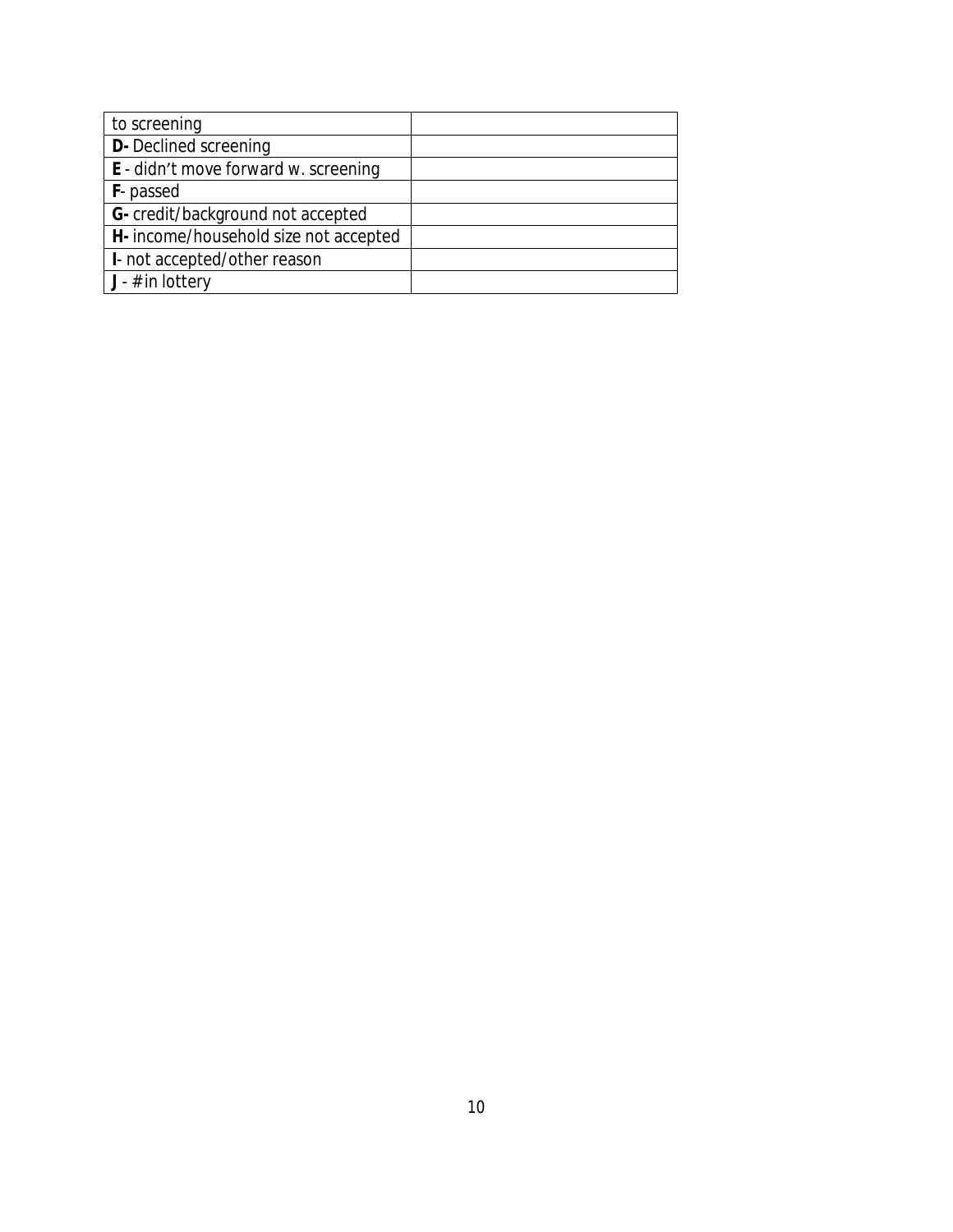# **Avalon Princeton April 7, 2022 Status Report**

|               | Number of<br>units in<br>complex | Number of<br>Vacancies this<br>month | Number of Full Notes<br>Applications |  |
|---------------|----------------------------------|--------------------------------------|--------------------------------------|--|
| <b>Studio</b> |                                  |                                      |                                      |  |
| Very Low      |                                  |                                      |                                      |  |
| Low           |                                  |                                      |                                      |  |
| Moderate      | 2                                |                                      |                                      |  |
| 1 Bedroom     |                                  |                                      |                                      |  |
| Very Low      |                                  |                                      |                                      |  |
| Low           | $\overline{2}$                   |                                      |                                      |  |
| Moderate      | 3                                |                                      |                                      |  |
| 2 bedroom     |                                  |                                      |                                      |  |
| Very Low      | 3                                |                                      |                                      |  |
| Low           | 14                               |                                      |                                      |  |
| Moderate      | 16                               |                                      |                                      |  |
| 3 bedroom     |                                  |                                      |                                      |  |
| Very Low      | 3                                |                                      |                                      |  |
| Low           | 3                                |                                      |                                      |  |
| Moderate      | 6                                |                                      |                                      |  |

| Total number of applicants on waiting list: |  | 8,634 |     |  |
|---------------------------------------------|--|-------|-----|--|
| Total number last month:                    |  | 8.404 |     |  |
| lncrease:                                   |  |       | 230 |  |

| Total number of applicants that live or work in | 2,054 |
|-------------------------------------------------|-------|
| Housing Region 4 (Mercer, Monmouth, and         |       |
| Ocean Counties)                                 |       |

*Princeton has elected to give preference to in-region applicants.*

Megan York, PP, AICP Vice President